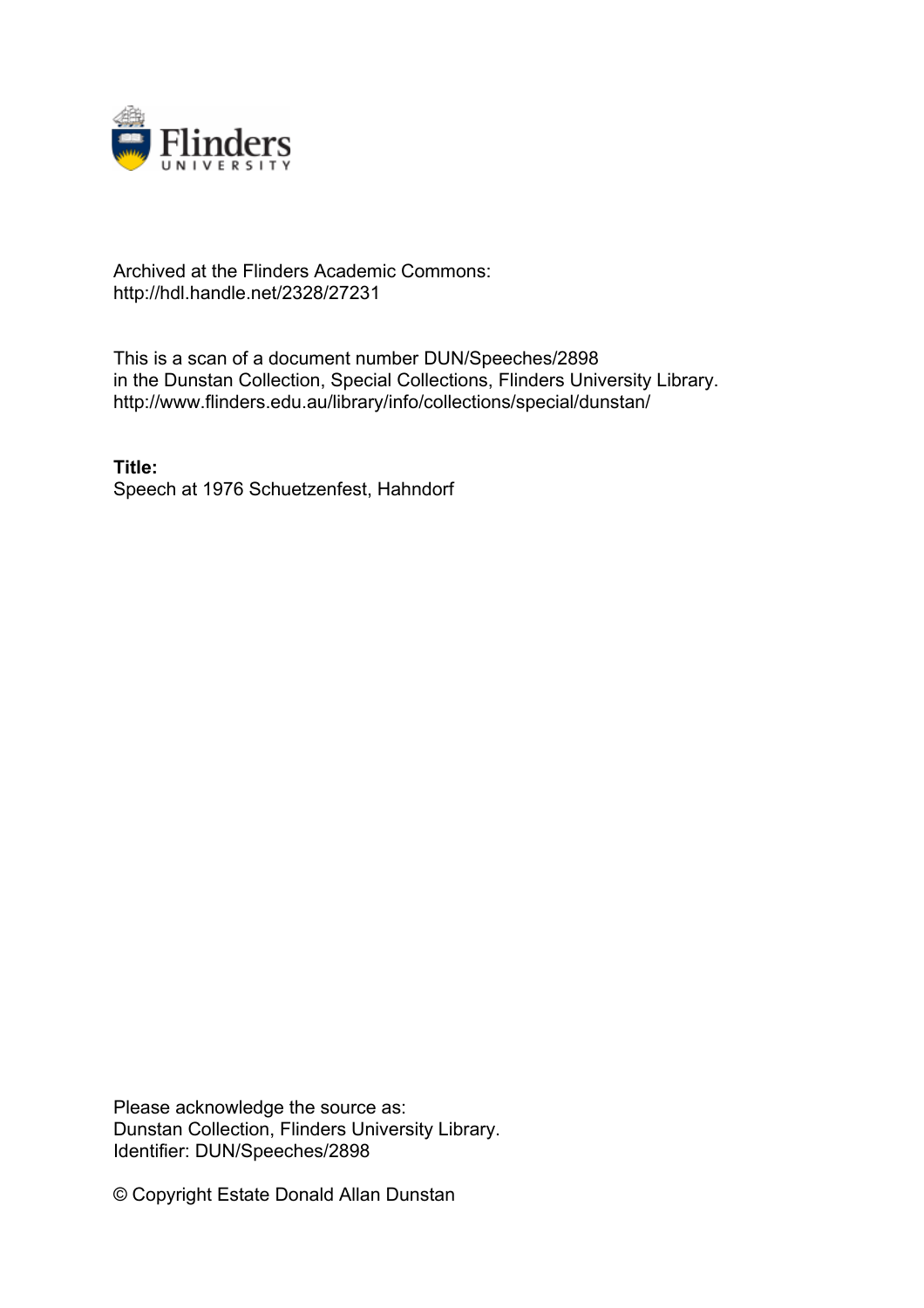*£898 CJ\O\** usee\*)

 $\bullet$  . We assume that the contract of the contract of  $\bullet$ 

SPEECH BY THE PREMIER, DON DUNSTAN, AT 1976 SCHUETZENFEST, HAHNDORF.  $10.7$  . The set of  $10$ 

Your Excellency Dr. Blomeyer-Bartenstein, Mr. Diestel-Feddersen, Ladies and Gentlemen :

It's always a pleasure to accept the South Australian German Association's invitation to come to the Schuetzenfest, because this festival is now one of the most enjoyable and noteable events in South Australia each year.

Many people probably think it's a much older festival than it is, but it was only twelve years ago that the first Schuetzenfest was held here on Hahndorf oval. Since then, the Schuetzenfest has grown in size and popularity to the point where not only do people come here from all round our State, but many visitors come from interstate for the fun-and the food  $-$  and probably for the occasional drink as well.

The South Australian German Association has done a marvellous job in staging and promoting the 5chuetzenfest each year so that the entire community can share in part of the German heritage which has been such an important influence on South Australia.

German settlers came to our State very shortly after the firs.t colonisation and since . then the German community have made a unique and striking contribution to South Australian life.

In every facet of our community people of German descent have excelled. Although we tend to think of Australia as being settled mainly by people from Britain, we owe a great deal to the other community groups who made Australia their home. That diversity gave Australia the opportunity to develop a life-style which took the best, from very many cultures, but it has not been until the last few years that we have realised the pleasure and benefit of encouraging distinctive community cultures.

Fortunately, the suspicions and conformity of the past are now being replaced by a willingness to taste and experience cultural backgrounds other than those of Britain. I think this is a good trend and one which can only add to the standard of living the whole community enjoys. Today's Schuetzenfest is just one example.

The community will benefit in a more concrete way from today's Schuetzenfest as well, because while we are all enjoying ourselves here, we are also supporting a number of charities and organisations which are working in the community to help others. i think the South Australian